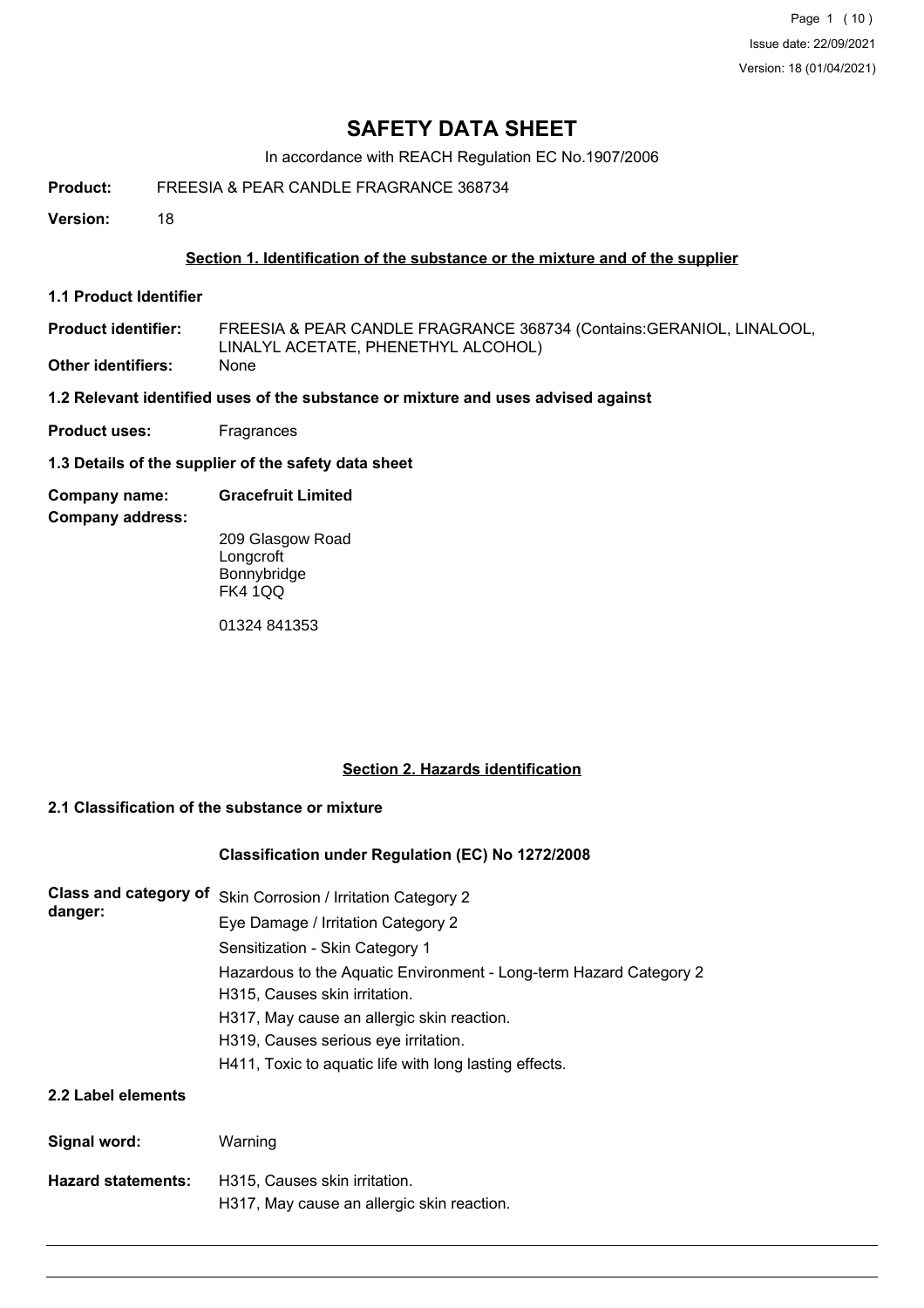Page 2 (10) Issue date: 22/09/2021 Version: 18 (01/04/2021)

# **SAFETY DATA SHEET**

In accordance with REACH Regulation EC No.1907/2006

| Product:                                                     | FREESIA & PEAR CANDLE FRAGRANCE 368734 |                                                                                                                                                                                                                                                                                            |  |  |  |
|--------------------------------------------------------------|----------------------------------------|--------------------------------------------------------------------------------------------------------------------------------------------------------------------------------------------------------------------------------------------------------------------------------------------|--|--|--|
| Version:                                                     | 18                                     |                                                                                                                                                                                                                                                                                            |  |  |  |
|                                                              |                                        | H319, Causes serious eye irritation.<br>H411, Toxic to aquatic life with long lasting effects.                                                                                                                                                                                             |  |  |  |
| Supplemental<br>Information:                                 |                                        | EUH208, Contains (E)-1-(2,6,6-TRIMETHYL-1,3-CYCLOHEXADIEN-1-YL)-2-BUTEN-1-ONE,<br>3-(2H-1,3-BENZODIOXOL-5-YL)-2-METHYLPROPANAL, CITRAL, DELTA-DAMASCONE,<br>GERANYL ACETATE, LIMONENE, NEROL, NERYL ACETATE, TETRAMETHYL<br>ACETYLOCTAHYDRONAPHTHALENES. May produce an allergic reaction. |  |  |  |
| <b>Precautionary</b>                                         |                                        | P261, Avoid breathing vapour or dust.                                                                                                                                                                                                                                                      |  |  |  |
| statements:                                                  |                                        | P264, Wash hands and other contacted skin thoroughly after handling.                                                                                                                                                                                                                       |  |  |  |
|                                                              |                                        | P272, Contaminated work clothing should not be allowed out of the workplace.                                                                                                                                                                                                               |  |  |  |
|                                                              |                                        | P273, Avoid release to the environment.                                                                                                                                                                                                                                                    |  |  |  |
| P280, Wear protective gloves/eye protection/face protection. |                                        |                                                                                                                                                                                                                                                                                            |  |  |  |
|                                                              |                                        | P302/352, IF ON SKIN: Wash with plenty of soap and water.                                                                                                                                                                                                                                  |  |  |  |
|                                                              |                                        | P305/351/338, IF IN EYES: Rinse cautiously with water for several minutes. Remove contact<br>lenses, if present and easy to do. Continue rinsing.<br>P333/313, If skin irritation or rash occurs: Get medical advice/attention.                                                            |  |  |  |
|                                                              |                                        | P337/313, If eye irritation persists: Get medical advice/attention.                                                                                                                                                                                                                        |  |  |  |
|                                                              |                                        | P362, Take off contaminated clothing and wash before reuse.                                                                                                                                                                                                                                |  |  |  |
|                                                              |                                        | P391, Collect spillage.                                                                                                                                                                                                                                                                    |  |  |  |
|                                                              |                                        | P501, Dispose of contents/container to approved disposal site, in accordance with local<br>regulations.                                                                                                                                                                                    |  |  |  |
|                                                              |                                        |                                                                                                                                                                                                                                                                                            |  |  |  |

**Pictograms:**

**Other hazards:** Hydrocarbon Concentration %: 2.873%

## **Section 3. Composition / information on ingredients**

## **3.2 Mixtures**

## **Contains:**

| <b>Name</b>                                                                                   | <b>CAS</b> | EC        | <b>REACH Registration</b><br>No. | %         | <b>Classification for</b><br>(CLP) 1272/2008 |
|-----------------------------------------------------------------------------------------------|------------|-----------|----------------------------------|-----------|----------------------------------------------|
| <b>IPHENETHYL</b><br><b>IALCOHOL</b>                                                          | 60-12-8    | 200-456-2 | 01-2119963921-31-xxxx            | 10-<20%   | <b>ATO 4-EDI 2:H302-</b><br>H319.-           |
| 1,3,4,6,7,8<br><b>IHEXAHYDRO-</b><br>[4,6,6,7,8,8]<br><b>HEXAMETHYLINDENO</b><br>IS.6-CIPYRAN | 1222-05-5  | 214-946-9 | 01-2119488227-29-xxxx            | $5 - 10%$ | EH A1-EH C1; H410,-                          |
| <b>ILINALOOL</b>                                                                              | l78-70-6   | 201-134-4 | l01-2119474016-42-xxxx           | $5 - 10%$ | ISCI 2-SS 1B:H315-<br>H317.-                 |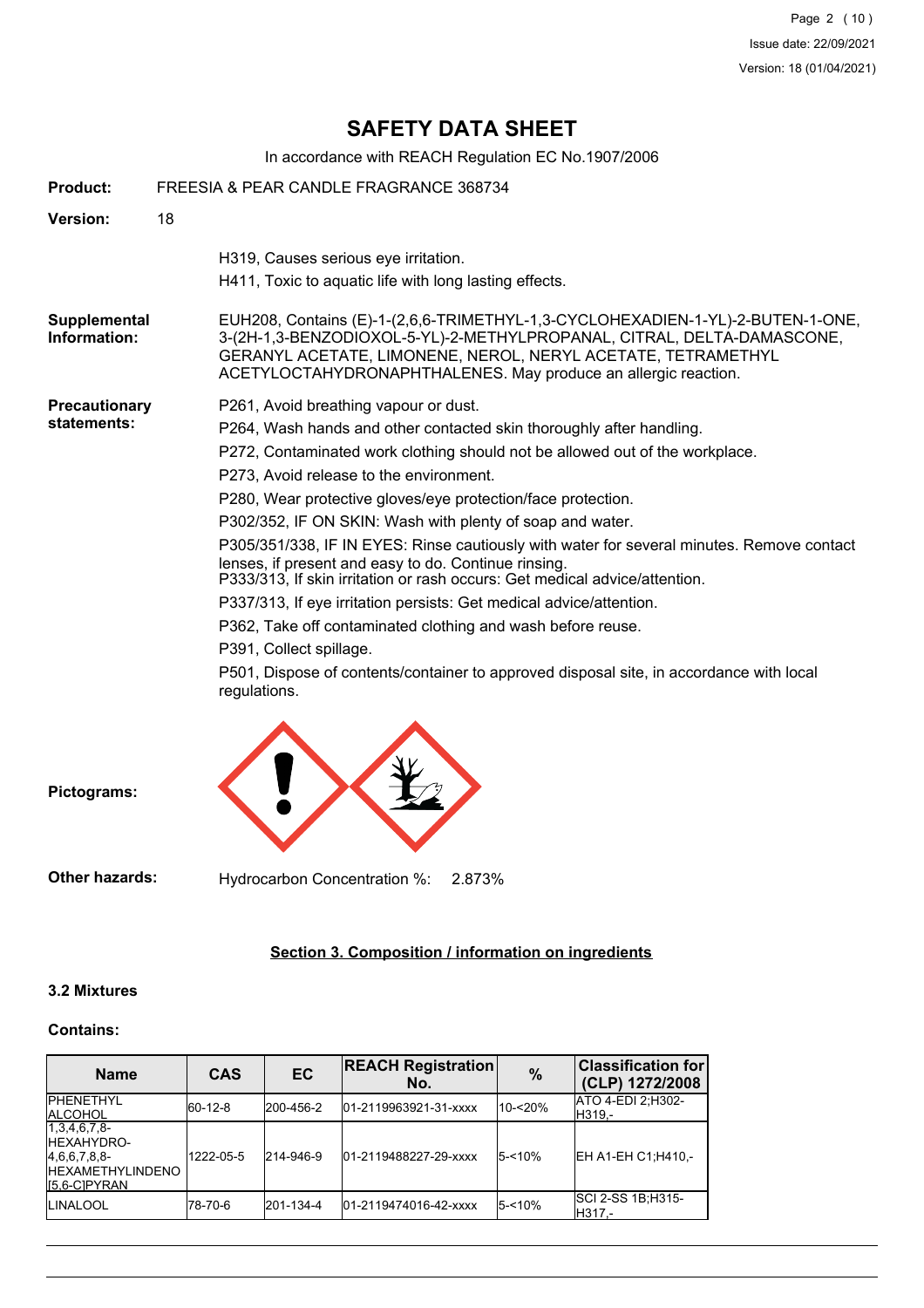Page 3 (10) Issue date: 22/09/2021 Version: 18 (01/04/2021)

# **SAFETY DATA SHEET**

In accordance with REACH Regulation EC No.1907/2006

## **Product:** FREESIA & PEAR CANDLE FRAGRANCE 368734

#### **Version:** 18

|                                                                             |                           |                                                     |                       |             | ISCI 2-EDI 2-SS 1B:                                                     |
|-----------------------------------------------------------------------------|---------------------------|-----------------------------------------------------|-----------------------|-------------|-------------------------------------------------------------------------|
| <b>LINALYL ACETATE</b>                                                      | 115-95-7                  | 204-116-4                                           | 01-2119454789-19-xxxx | $1 - 5%$    | H315-H317-H319.-                                                        |
| <b>LIMONENE</b>                                                             | 5989-27-5                 | 227-813-5                                           |                       | $1 - 5%$    | FL 3-SCI 2-SS 1B-AH<br>1-EH A1-EH C1;H226-<br>H304-H315-H317-<br>H410.- |
| TETRAHYDRO-<br>IMETHYL-<br>(METHYLPROPYL)-<br>PYRAN-4-OL                    | 63500-71-0                | 405-040-6                                           | 01-0000015458-64-xxxx | $1 - 5%$    | EDI 2:H319.-                                                            |
| <b>GERANIOL</b>                                                             | 106-24-1                  | 203-377-1                                           | 01-2119552430-49-xxxx | $1 - 5%$    | <b>SCI 2-EDI 1-SS 1B:</b><br>H315-H317-H318,-                           |
| <b>TETRAMETHYL</b><br>ACETYLOCTAHYDRON 68155-66-8.<br><b>I</b> APHTHALENES  | 54464-57-2.<br>68155-67-9 | 259-174-3.<br>268-978-3.<br>268-979-9,<br>915-730-3 | 01-2119489989-04-xxxx | $1 - 5%$    | SCI 2-SS 1B-EH C1:<br>H315-H317-H410.-                                  |
| <b>INEROL</b>                                                               | 106-25-2                  | 203-378-7                                           |                       | $0.1 - 1\%$ | <b>SCI 2-EDI 2-SS 1B:</b><br>H315-H317-H319,-                           |
| TETRAHYDRO-4-<br>METHYL-2-(2-<br><b>IMETHYLPROP-1-</b><br><b>ENYL)PYRAN</b> | 16409-43-1                | 240-457-5                                           |                       | $0.1 - 1\%$ | SCI 2-EDI 2-REP 2;<br>H315-H319-H361.-                                  |
| $3-(2H-1,3-$<br>BENZODIOXOL-5-YL)<br>-2-METHYLPROPANAL                      | 1205-17-0                 | 214-881-6                                           | 01-2120740119-58-xxxx | $0.1 - 1\%$ | SS 1B-REP 2-EH C2:<br>H317-H361-H411.-                                  |
| <b>CITRAL</b>                                                               | 5392-40-5                 | 226-394-6                                           | 01-2119462829-23-xxxx | $0.1 - 1\%$ | SCI 2-EDI 2-SS 1:<br>H315-H317-H319,-                                   |
| <b>INERYL ACETATE</b>                                                       | $141 - 12 - 8$            | 205-459-2                                           |                       | $0.1 - 1\%$ | SS 1B; H317,-                                                           |
| <b>I</b> ALLYL HEPTANOATE                                                   | 142-19-8                  | 205-527-1                                           |                       | $0.1 - 1\%$ | ATO 3-ATD 3-EH A1-<br>EH C3:H301-H311-<br>H400-H412.-                   |
| <b>I</b> DELTA-DAMASCONE                                                    | 57378-68-4                | 260-709-8                                           |                       | $0.1 - 1\%$ | ATO 4-SCI 2-SS 1A-<br>EH A1-EH C1;H302-<br>H315-H317-H410.-             |
| <b>GERANYL ACETATE</b>                                                      | 105-87-3                  | 203-341-5                                           | 01-2119973480-35-xxxx | $0.1 - 1\%$ | SCI 2-SS 1B-EH C3;<br>H315-H317-H412,-                                  |
| $(E)-1-(2,6,6-$<br>TRIMETHYL-1,3-<br>CYCLOHEXADIEN-1-<br>YL)-2-BUTEN-1-ONE  | 23726-93-4                | 245-844-2                                           | 01-2120105798-49-xxxx | $< 0.1\%$   | SCI 2-SS 1A-EH C2;<br>H315-H317-H411.-                                  |

#### **Substances with Community workplace exposure limits:**

| <b>Name</b>       | <b>CAS</b> | cr<br>cu  | $\mathbf{o}$<br>70 |
|-------------------|------------|-----------|--------------------|
| DIETHYL PHTHALATE | 84-66-2    | 201-550-6 | 20-<50%            |

**Substances that are persistent, bioaccumulative and toxic or very persistent and very bioaccumulative, greater than 0.1%:**

Not Applicable

### **Section 4. First-aid measures**

## **4.1 Description of first aid measures**

IF ON SKIN: Wash with plenty of soap and water.

IF IN EYES: Rinse cautiously with water for several minutes. Remove contact lenses, if present and easy to do. Continue rinsing.

## **4.2 Most important symptoms and effects, both acute and delayed**

Causes skin irritation.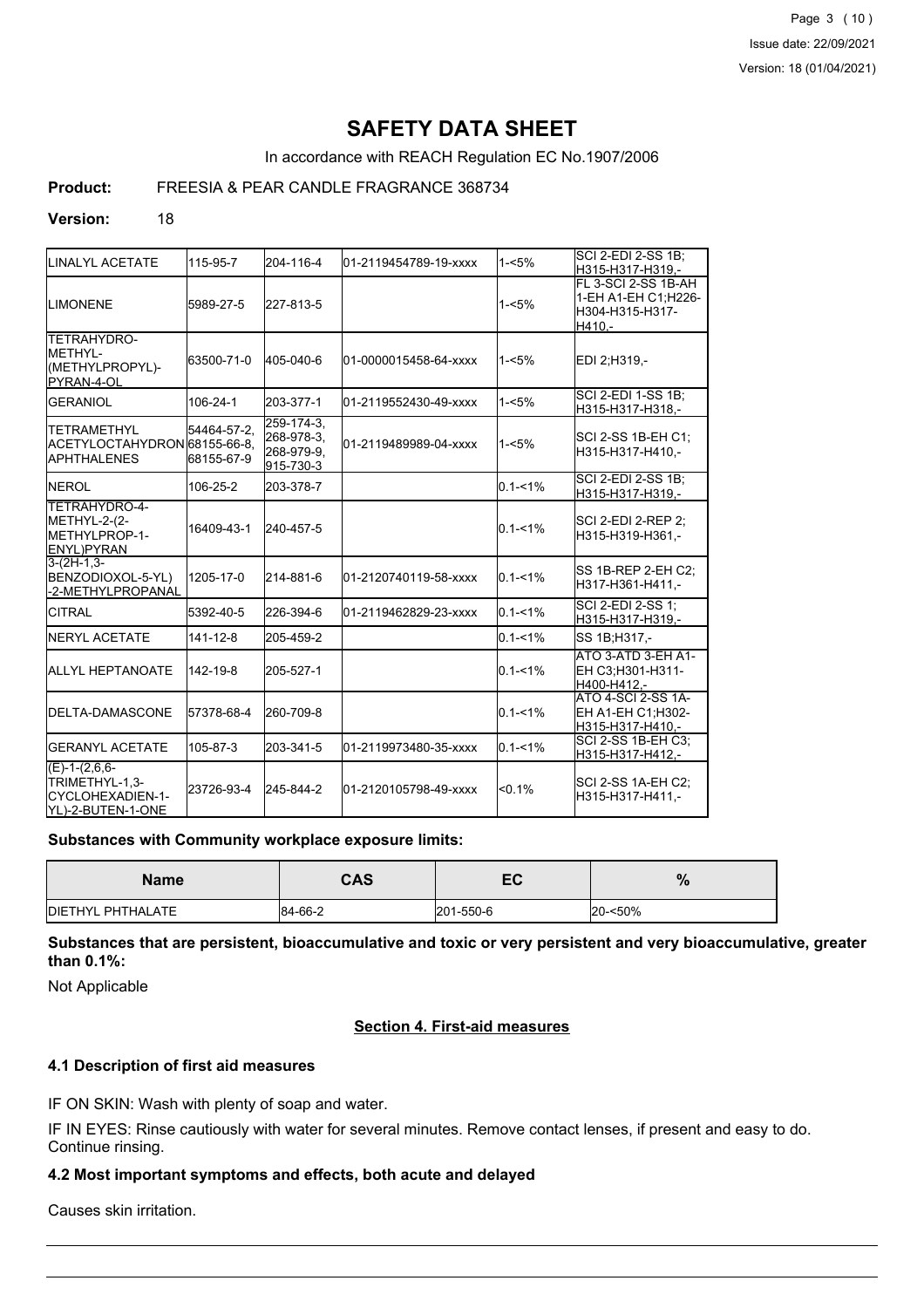Page 4 (10) Issue date: 22/09/2021 Version: 18 (01/04/2021)

# **SAFETY DATA SHEET**

In accordance with REACH Regulation EC No.1907/2006

**Product:** FREESIA & PEAR CANDLE FRAGRANCE 368734

**Version:** 18

May cause an allergic skin reaction. Causes serious eye irritation.

## **4.3 Indication of any immediate medical attention and special treatment needed**

None expected, see Section 4.1 for further information.

## **SECTION 5: Firefighting measures**

### **5.1 Extinguishing media**

Suitable media: Carbon dioxide, Dry chemical, Foam.

#### **5.2 Special hazards arising from the substance or mixture**

In case of fire, may be liberated: Carbon monoxide, Unidentified organic compounds.

### **5.3 Advice for fire fighters:**

In case of insufficient ventilation, wear suitable respiratory equipment.

### **Section 6. Accidental release measures**

### **6.1 Personal precautions, protective equipment and emergency procedures:**

Avoid inhalation. Avoid contact with skin and eyes. See protective measures under Section 7 and 8.

### **6.2 Environmental precautions:**

Keep away from drains, surface and ground water, and soil.

## **6.3 Methods and material for containment and cleaning up:**

Remove ignition sources. Provide adequate ventilation. Avoid excessive inhalation of vapours. Contain spillage immediately by use of sand or inert powder. Dispose of according to local regulations.

### **6.4 Reference to other sections:**

Also refer to sections 8 and 13.

## **Section 7. Handling and storage**

### **7.1 Precautions for safe handling:**

Keep away from heat, sparks, open flames and hot surfaces. - No smoking. Use personal protective equipment as required. Use in accordance with good manufacturing and industrial hygiene practices. Use in areas with adequate ventilation Do not eat, drink or smoke when using this product.

### **7.2 Conditions for safe storage, including any incompatibilities:**

Store in a well-ventilated place. Keep container tightly closed. Keep cool. Ground/bond container and receiving equipment. Use explosion-proof electrical, ventilating and lighting equipment. Use only non-sparking tools. Take precautionary measures against static discharge.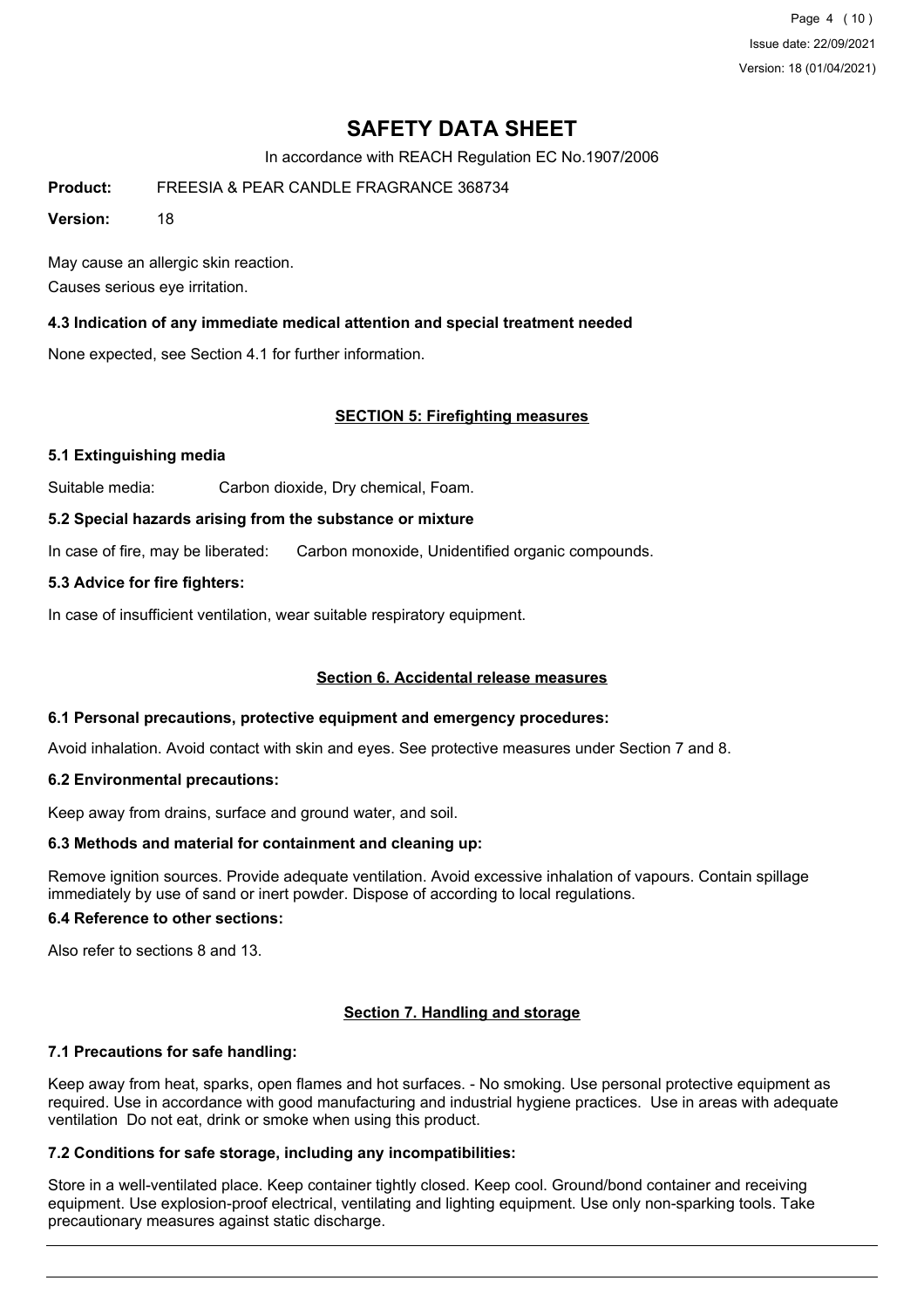Page 5 (10) Issue date: 22/09/2021 Version: 18 (01/04/2021)

# **SAFETY DATA SHEET**

In accordance with REACH Regulation EC No.1907/2006

**Product:** FREESIA & PEAR CANDLE FRAGRANCE 368734

**Version:** 18

## **7.3 Specific end use(s):**

Fragrances: Use in accordance with good manufacturing and industrial hygiene practices.

## **Section 8. Exposure controls/personal protection**

### **8.1 Control parameters**

Workplace exposure limits:

| Ingredient               | <b>CAS</b> | EC.                          | <b>Description</b>                                   | <b>Value</b> |
|--------------------------|------------|------------------------------|------------------------------------------------------|--------------|
| <b>DIETHYL PHTHALATE</b> |            |                              | Long-term exposure limit (8-hour<br>TWA) (mg/m3)     |              |
|                          |            | $ 201 - 550 - 6 $<br>84-66-2 | Short-term exposure limit (15-<br>$ minute)$ (mg/m3) | 10           |

## **8.2 Exposure Controls**

### **Eye / Skin Protection**

Wear protective gloves/eye protection/face protection

### **Respiratory Protection**

Ensure adequate and ongoing ventilation is maintained in order to prevent build up of excessive vapour and to ensure occupational exposure limits are adhered to. If appropriate, and depending on your patterns and volumes of use, the following engineering controls may be required as additional protective measures: a) Isolate mixing rooms and other areas where this material is used or openly handled. Maintain these areas under negative air pressure relative to the rest of the plant. b) Employ the use of Personal protective equipment - an approved, properly fitted respirator with organic vapour cartridges or canisters and particulate filters. c) Use local exhaust ventilation around open tanks and other open sources of potential exposures in order to avoid excessive inhalation, including places where this material is openly weighed or measured. In addition, use general dilution ventilation of the work area to eliminate or reduce possible worker exposures. d) Use closed systems for transferring and processing this material.

Also refer to Sections 2 and 7.

### **Section 9. Physical and chemical properties**

### **9.1 Information on basic physical and chemical properties**

| Clear pale yellow to yellow liquid           |
|----------------------------------------------|
| Not determined                               |
| Not determined                               |
| Not determined                               |
| Not determined                               |
| Not determined                               |
| 86 °C                                        |
| Not determined                               |
| Not determined                               |
| Product does not present an explosion hazard |
|                                              |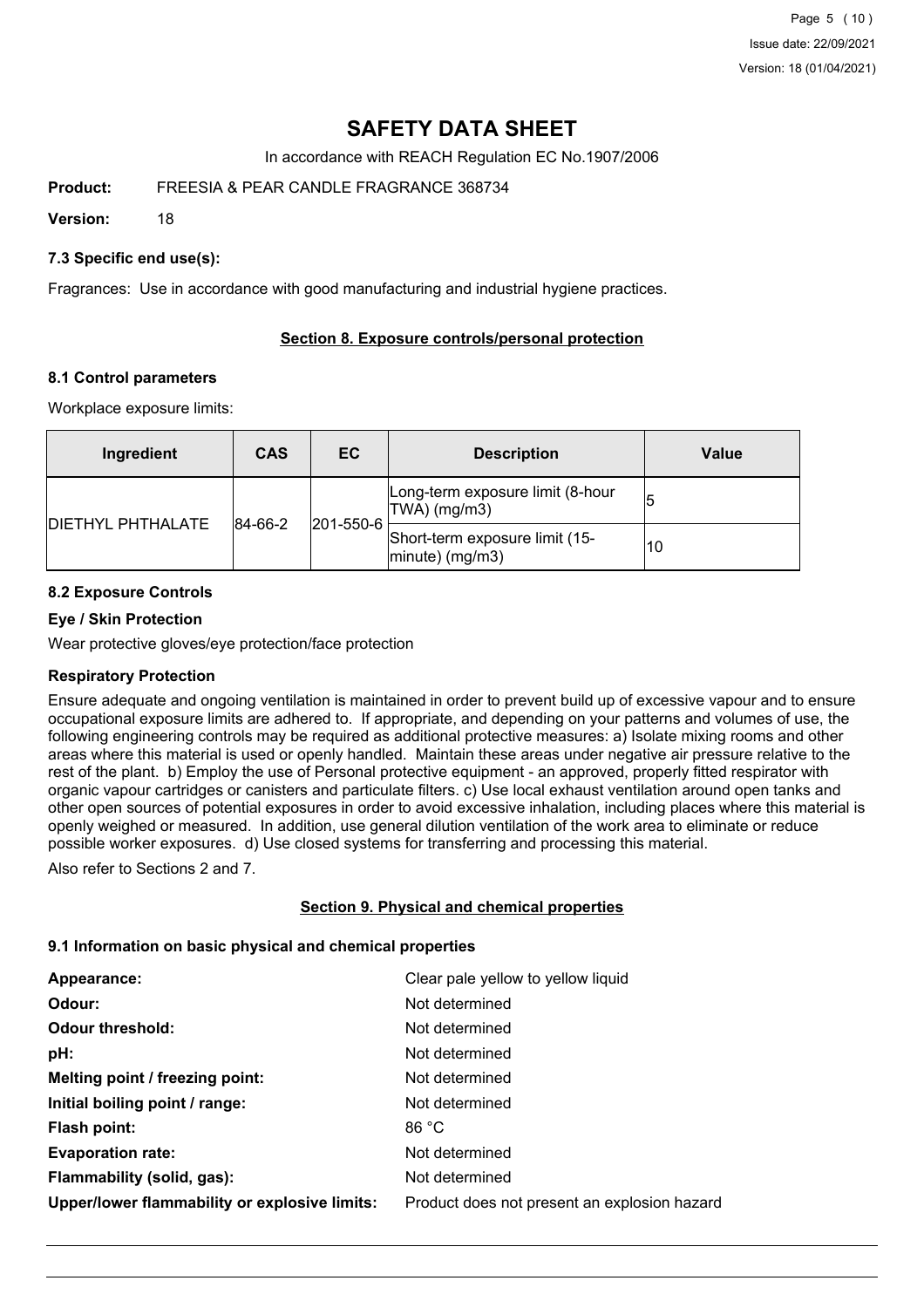Page 6 (10) Issue date: 22/09/2021 Version: 18 (01/04/2021)

# **SAFETY DATA SHEET**

In accordance with REACH Regulation EC No.1907/2006

**Product:** FREESIA & PEAR CANDLE FRAGRANCE 368734

**Version:** 18

| Vapour pressure:                        | 0.10486176 mmHg |
|-----------------------------------------|-----------------|
| Vapour density:                         | Not determined  |
| <b>Relative density:</b>                | 1.0020 - 1.0060 |
| Solubility(ies):                        | Not determined  |
| Partition coefficient: n-octanol/water: | Not determined  |
| <b>Auto-ignition temperature:</b>       | Not determined  |
| <b>Decomposition temperature:</b>       | Not determined  |
| <b>Viscosity:</b>                       | Not determined  |
| <b>Explosive properties:</b>            | Not expected    |
| <b>Oxidising properties:</b>            | Not expected    |

**9.2 Other information:** None available

#### **Section 10. Stability and reactivity**

#### **10.1 Reactivity:**

Presents no significant reactivity hazard, by itself or in contact with water.

#### **10.2 Chemical stability:**

Good stability under normal storage conditions.

#### **10.3 Possibility of hazardous reactions:**

Not expected under normal conditions of use.

### **10.4 Conditions to avoid:**

Avoid extreme heat.

#### **10.5 Incompatible materials:**

Avoid contact with strong acids, alkalis or oxidising agents.

#### **10.6 Hazardous decomposition products:**

Not expected.

#### **Section 11. Toxicological information**

#### **11.1 Information on toxicological effects**

This mixture has not been tested as a whole for health effects. The health effects have been calculated using the methods outlined in Regulation (EC) No 1272/2008 (CLP).

| <b>Acute Toxicity:</b>             | Based on available data the classification criteria are not met. |
|------------------------------------|------------------------------------------------------------------|
| <b>Acute Toxicity Oral</b>         | >5000                                                            |
| <b>Acute Toxicity Dermal</b>       | >5000                                                            |
| <b>Acute Toxicity Inhalation</b>   | Not Available                                                    |
| <b>Skin corrosion/irritation:</b>  | Skin Corrosion / Irritation Category 2                           |
| Serious eye damage/irritation:     | Eye Damage / Irritation Category 2                               |
| Respiratory or skin sensitisation: | Sensitization - Skin Category 1                                  |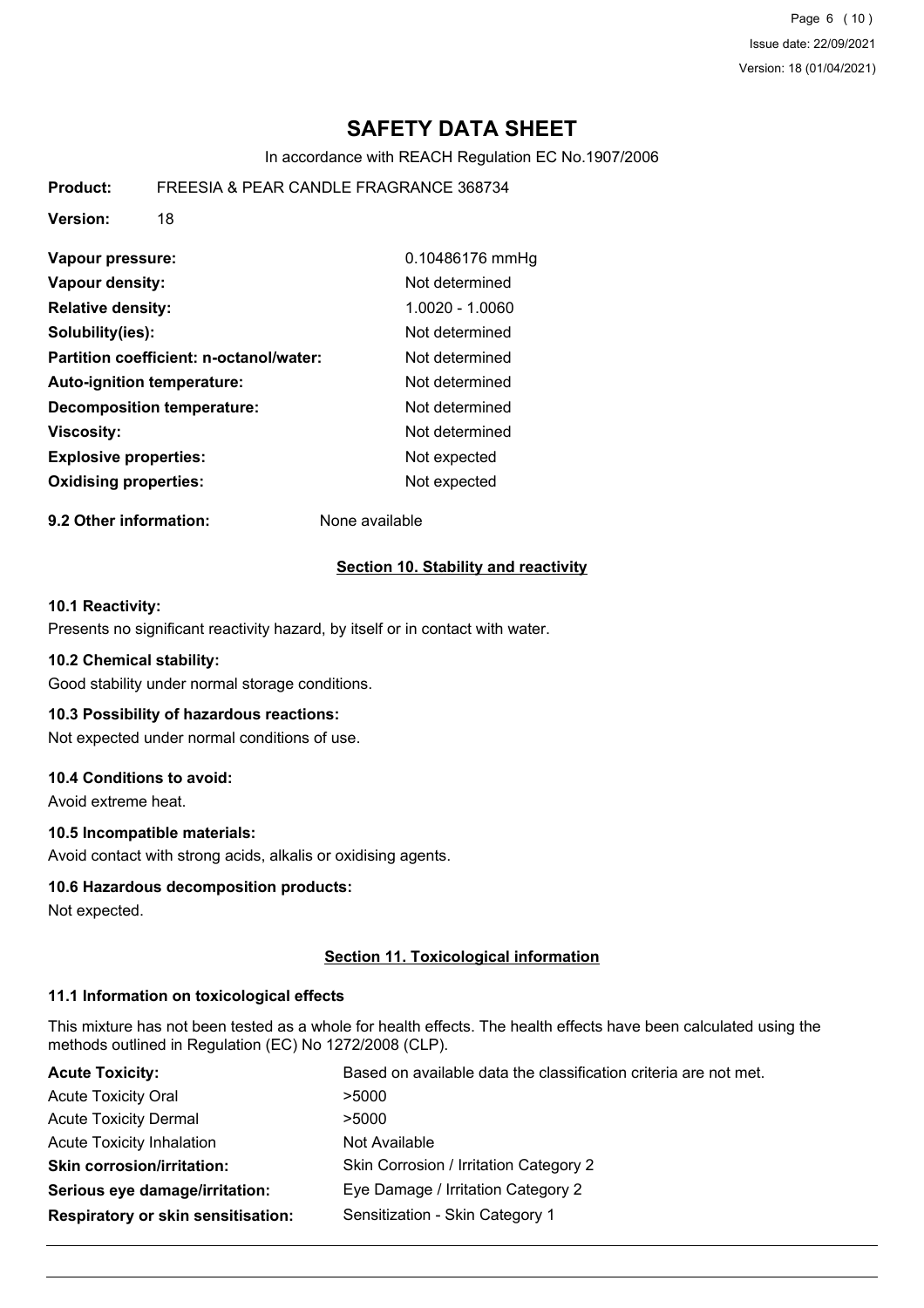# **SAFETY DATA SHEET**

In accordance with REACH Regulation EC No.1907/2006

**Product:** FREESIA & PEAR CANDLE FRAGRANCE 368734

**Version:** 18

Germ cell mutagenicity: Based on available data the classification criteria are not met. **Carcinogenicity:** Based on available data the classification criteria are not met. **Reproductive toxicity:** Based on available data the classification criteria are not met. **STOT-single exposure:** Based on available data the classification criteria are not met. **STOT-repeated exposure:** Based on available data the classification criteria are not met. **Aspiration hazard:** Based on available data the classification criteria are not met.

#### **Information about hazardous ingredients in the mixture**

| Ingredient                          | <b>CAS</b>   | EC                | <b>LD50/ATE Oral</b> | LD50/ATE<br>Dermal | LC50/ATE<br><b>Inhalation</b> | <b>LC50</b><br>Route     |
|-------------------------------------|--------------|-------------------|----------------------|--------------------|-------------------------------|--------------------------|
| <b>IALLYL HEPTANOATE</b>            | $ 142-19-8 $ | $ 205 - 527 - 1 $ | 218                  | 810                | Not available                 | <b>Not</b><br>lavailable |
| <b>IPHENETHYL</b><br><b>ALCOHOL</b> | $ 60-12-8 $  | $ 200 - 456 - 2 $ | 1610                 | 2500               | Not available                 | <b>Not</b><br>lavailable |

Refer to Sections 2 and 3 for additional information.

#### **Section 12. Ecological information**

**12.1 Toxicity:**

Toxic to aquatic life with long lasting effects.

**12.2 Persistence and degradability:** Not available

**12.3 Bioaccumulative potential:** Not available

**12.4 Mobility in soil:** Not available

### **12.5 Results of PBT and vPvB assessment:**

This substance does not meet the PBT/vPvB criteria of REACH, annex XIII.

**12.6 Other adverse effects:** Not available

### **Section 13. Disposal considerations**

#### **13.1 Waste treatment methods:**

Dispose of in accordance with local regulations. Avoid disposing into drainage systems and into the environment. Empty containers should be taken to an approved waste handling site for recycling or disposal.

## **Section 14. Transport information**

| 14.1 UN number:                    | UN3082                                                                                                                                   |
|------------------------------------|------------------------------------------------------------------------------------------------------------------------------------------|
| 14.2 UN Proper Shipping Name:      | ENVIRONMENTALLY HAZARDOUS SUBSTANCE, LIQUID, N.O.S.<br>$(1,3,4,6,7,8$ -HEXAHYDRO-4,6,6,7,8,8-HEXAMETHYLINDENO[5,6-C]<br>PYRAN, LIMONENE) |
| 14.3 Transport hazard class(es):   | 9                                                                                                                                        |
| <b>Sub Risk:</b>                   |                                                                                                                                          |
| 14.4. Packing Group:               | Ш                                                                                                                                        |
| <b>14.5 Environmental hazards:</b> | This is an environmentally hazardous substance.                                                                                          |
| 14.6 Special precautions for user: | None additional                                                                                                                          |
|                                    |                                                                                                                                          |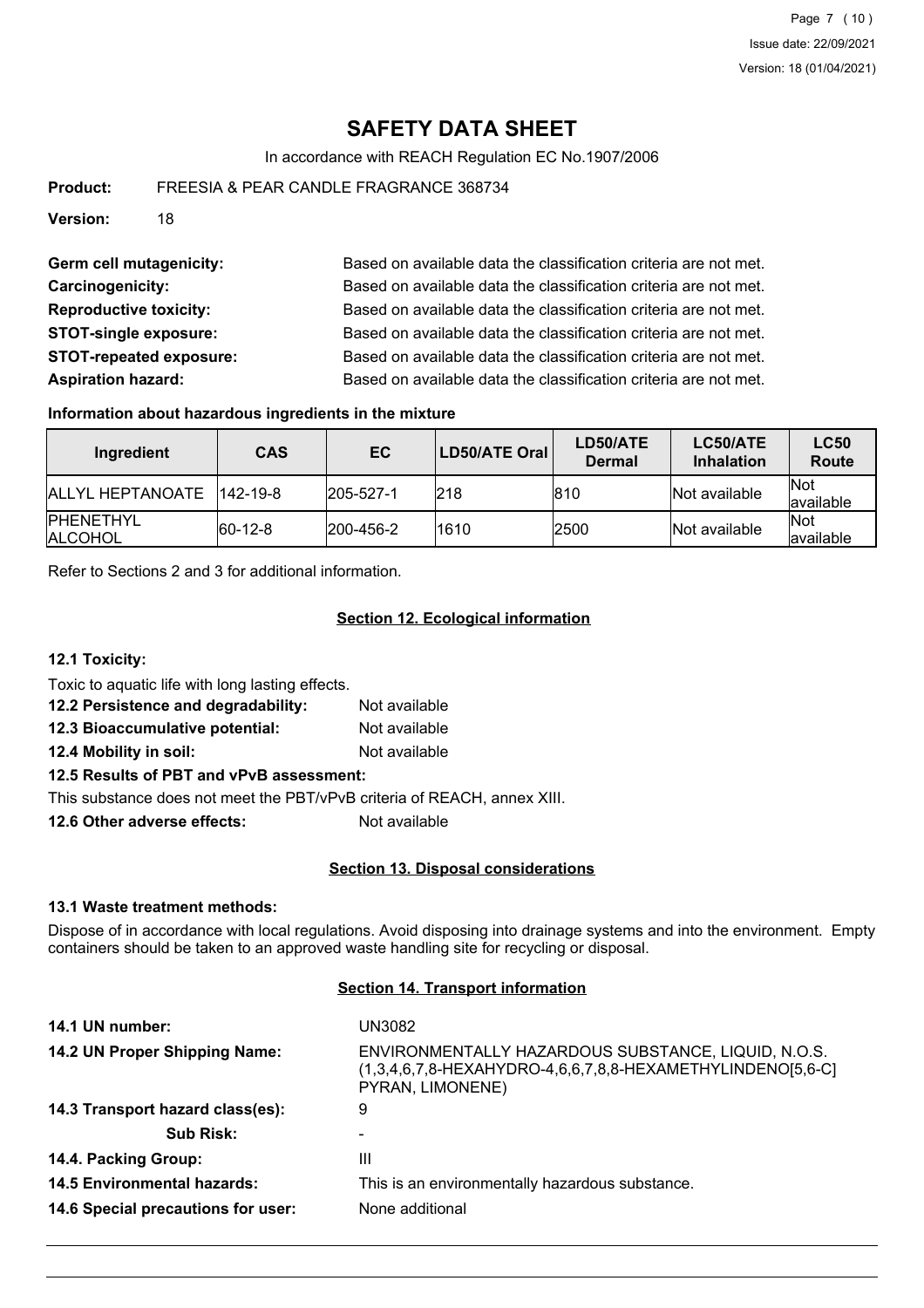Page 8 (10) Issue date: 22/09/2021 Version: 18 (01/04/2021)

# **SAFETY DATA SHEET**

In accordance with REACH Regulation EC No.1907/2006

## **Product:** FREESIA & PEAR CANDLE FRAGRANCE 368734

**Version:** 18

## **14.7 Transport in bulk according to Annex II of MARPOL73/78 and the IBC Code:**

Not applicable

## **Section 15. Regulatory information**

**15.1 Safety, health and environmental regulations/legislation specific for the substance or mixture** None additional

## **15.2 Chemical Safety Assessment**

A Chemical Safety Assessment has not been carried out for this product.

#### **Section 16. Other information**

| <b>Concentration % Limits:</b>  | EH C2=26.16% EH C3=2.62% SCI 2=69.14% EDI 2=22.60% EDI 2A=22.<br>60% SS 1=16.65% |
|---------------------------------|----------------------------------------------------------------------------------|
| <b>Total Fractional Values:</b> | EH C2=3.82 EH C3=38.23 SCI 2=1.45 EDI 2=4.42 EDI 2A=4.42 SS 1=6.<br>01           |

### **Key to revisions:**

Classification under Regulation (EC) No 1272/2008 Classification under Regulation (EC) No 1272/2008 Concentration % Limits Product identifier SECTION 3: Composition/information on ingredients Total Fractional Values

### **Key to abbreviations:**

| <b>Abbreviation</b> | <b>Meaning</b>                                                     |
|---------------------|--------------------------------------------------------------------|
| AH <sub>1</sub>     | Aspiration Hazard Category 1                                       |
| ATD <sub>3</sub>    | Acute Toxicity - Dermal Category 3                                 |
| ATO <sub>3</sub>    | Acute Toxicity - Oral Category 3                                   |
| ATO 4               | Acute Toxicity - Oral Category 4                                   |
| EDI <sub>1</sub>    | Eye Damage / Irritation Category 1                                 |
| EDI <sub>2</sub>    | Eye Damage / Irritation Category 2                                 |
| EH A1               | Hazardous to the Aquatic Environment - Acute Hazard Category 1     |
| EH C1               | Hazardous to the Aquatic Environment - Long-term Hazard Category 1 |
| EH <sub>C2</sub>    | Hazardous to the Aquatic Environment - Long-term Hazard Category 2 |
| EH <sub>C3</sub>    | Hazardous to the Aquatic Environment - Long-term Hazard Category 3 |
| FL <sub>3</sub>     | Flammable Liquid, Hazard Category 3                                |
| H226                | Flammable liquid and vapour.                                       |
| H301                | Toxic if swallowed.                                                |
| H302                | Harmful if swallowed.                                              |
| H304                | May be fatal if swallowed and enters airways.                      |
| H311                | Toxic in contact with skin.                                        |
| H315                | Causes skin irritation.                                            |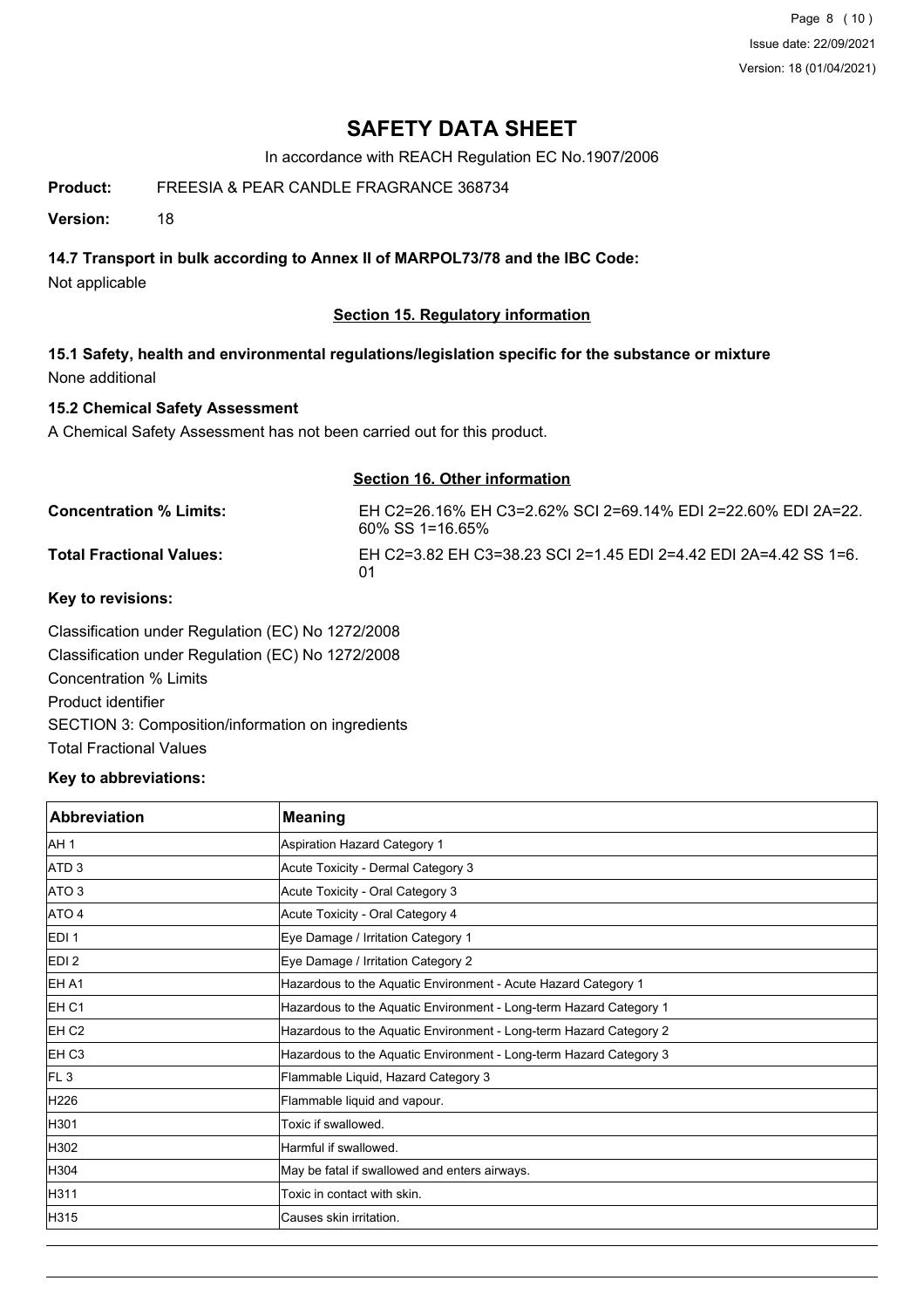Page 9 (10) Issue date: 22/09/2021 Version: 18 (01/04/2021)

# **SAFETY DATA SHEET**

In accordance with REACH Regulation EC No.1907/2006

# **Product:** FREESIA & PEAR CANDLE FRAGRANCE 368734

#### **Version:** 18

| H317             | May cause an allergic skin reaction.                                                                                                |
|------------------|-------------------------------------------------------------------------------------------------------------------------------------|
| H318             | Causes serious eye damage.                                                                                                          |
| H319             | Causes serious eye irritation.                                                                                                      |
| H361             | Suspected of damaging fertility or the unborn child.                                                                                |
| H400             | Very toxic to aquatic life.                                                                                                         |
| H410             | Very toxic to aquatic life with long lasting effects.                                                                               |
| H411             | Toxic to aquatic life with long lasting effects.                                                                                    |
| H412             | Harmful to aquatic life with long lasting effects.                                                                                  |
| P <sub>202</sub> | Do not handle until all safety precautions have been read and understood.                                                           |
| P210             | Keep away from heat, sparks, open flames and hot surfaces. - No smoking.                                                            |
| P233             | Keep container tightly closed.                                                                                                      |
| P240             | Ground/bond container and receiving equipment.                                                                                      |
| P241             | Use explosion-proof electrical, ventilating and lighting equipment.                                                                 |
| P242             | Use only non-sparking tools.                                                                                                        |
| P243             | Take precautionary measures against static discharge.                                                                               |
| P261             | Avoid breathing vapour or dust.                                                                                                     |
| P <sub>264</sub> | Wash hands and other contacted skin thoroughly after handling.                                                                      |
| P270             | Do not eat, drink or smoke when using this product.                                                                                 |
| P272             | Contaminated work clothing should not be allowed out of the workplace.                                                              |
| P273             | Avoid release to the environment.                                                                                                   |
| P <sub>280</sub> | Wear protective gloves/eye protection/face protection.                                                                              |
| P301/310         | IF SWALLOWED: Immediately call a POISON CENTER or doctor/physician.                                                                 |
| P301/312         | IF SWALLOWED: call a POISON CENTER or doctor/physician if you feel unwell.                                                          |
| P302/352         | IF ON SKIN: Wash with plenty of soap and water.                                                                                     |
| P303/361/353     | IF ON SKIN (or hair): Remove/take off immediately all contaminated clothing. Rinse skin with water/shower.                          |
| P305/351/338     | IF IN EYES: Rinse cautiously with water for several minutes. Remove contact lenses, if present and easy to<br>do. Continue rinsing. |
| P308/313         | IF exposed or concerned: Get medical advice/attention.                                                                              |
| P310             | Immediately call a POISON CENTER or doctor/physician.                                                                               |
| P312             | Call a POISON CENTRE or doctor/physician if you feel unwell.                                                                        |
| P330             | Rinse mouth.                                                                                                                        |
| P331             | Do not induce vomiting.                                                                                                             |
| P332/313         | If skin irritation occurs: Get medical advice/attention.                                                                            |
| P333/313         | If skin irritation or rash occurs: Get medical advice/attention.                                                                    |
| P337/313         | If eye irritation persists: Get medical advice/attention.                                                                           |
| P361             | Remove/Take off immediately all contaminated clothing.                                                                              |
| P362             | Take off contaminated clothing and wash before reuse.                                                                               |
| P363             | Wash contaminated clothing before reuse.                                                                                            |
| P370/378         | In case of fire: Use carbon dioxide, dry chemical, foam for extinction.                                                             |
| P391             | Collect spillage.                                                                                                                   |
| P403/235         | Store in a well-ventilated place. Keep cool.                                                                                        |
| P405             | Store locked up.                                                                                                                    |